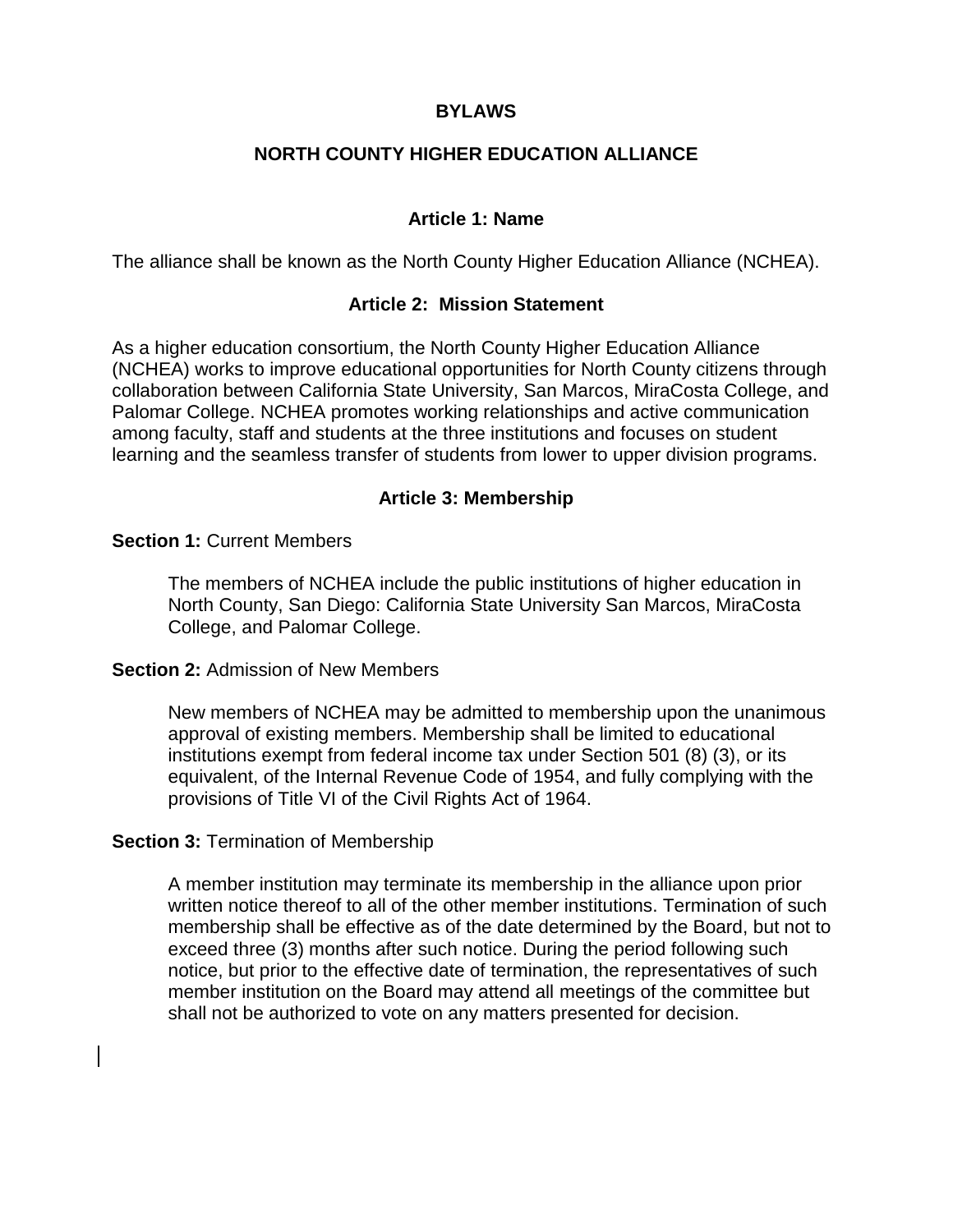# **Article 4: Board**

## **Section 1:** Membership

Membership shall consist of the Director, Director-Elect, immediate Past Director, and, in addition, representatives from each member institution to include: three faculty members (one of whom is the Professional Development Coordinator); the Chief Student Services Officer or designee; and the Academic Officer or designee. Faculty representatives shall serve for a two-year term. The member representatives shall be selected by means determined by the individual member institutions. Board membership shall include the University Transfer Center Directors of NCHEA's community college member institutions. Board membership shall also include two CSUSM students who are transfers from another member institution.

# **Section 2:** Meetings

- a. The Board shall meet monthly during the academic year. The meetings shall be held on the day, hour and place as determined by the Board Director. Special meetings of the Board may be held at any time or place designated by the Director, or upon the written request of at least one-third (1/3) of the committee's voting members. Notice of each meeting, semi-annual or special, shall be sent to the committee's members not less than seven (7) days preceding the meeting. In the event of notice of a special meeting, the notice shall indicate briefly the agenda of that meeting. The committee members may waive notice of any meeting.
- b. Representatives from all of the member institutions and no fewer than six (6) Board members shall constitute a quorum. The affirmative vote of at least one half (3) the members present shall be necessary for the lawful conduct of business. A committee member may vote in person or by proxy executed in writing by the member. The proxy will be valid for all items and issues at a specific meeting. No proxy shall be valid after the specific meeting or purpose for which it was granted. A committee member may designate in writing to the Board Director a representative to attend a meeting in that member's place. This representative may enter into any and all discussions and vote in proxy for the absent member at that specific meeting.
- b. The Board may from time to time establish additional committees to carry out the work of NCHEA.
- d. Presidents shall be invited to meet at least annually with the Board.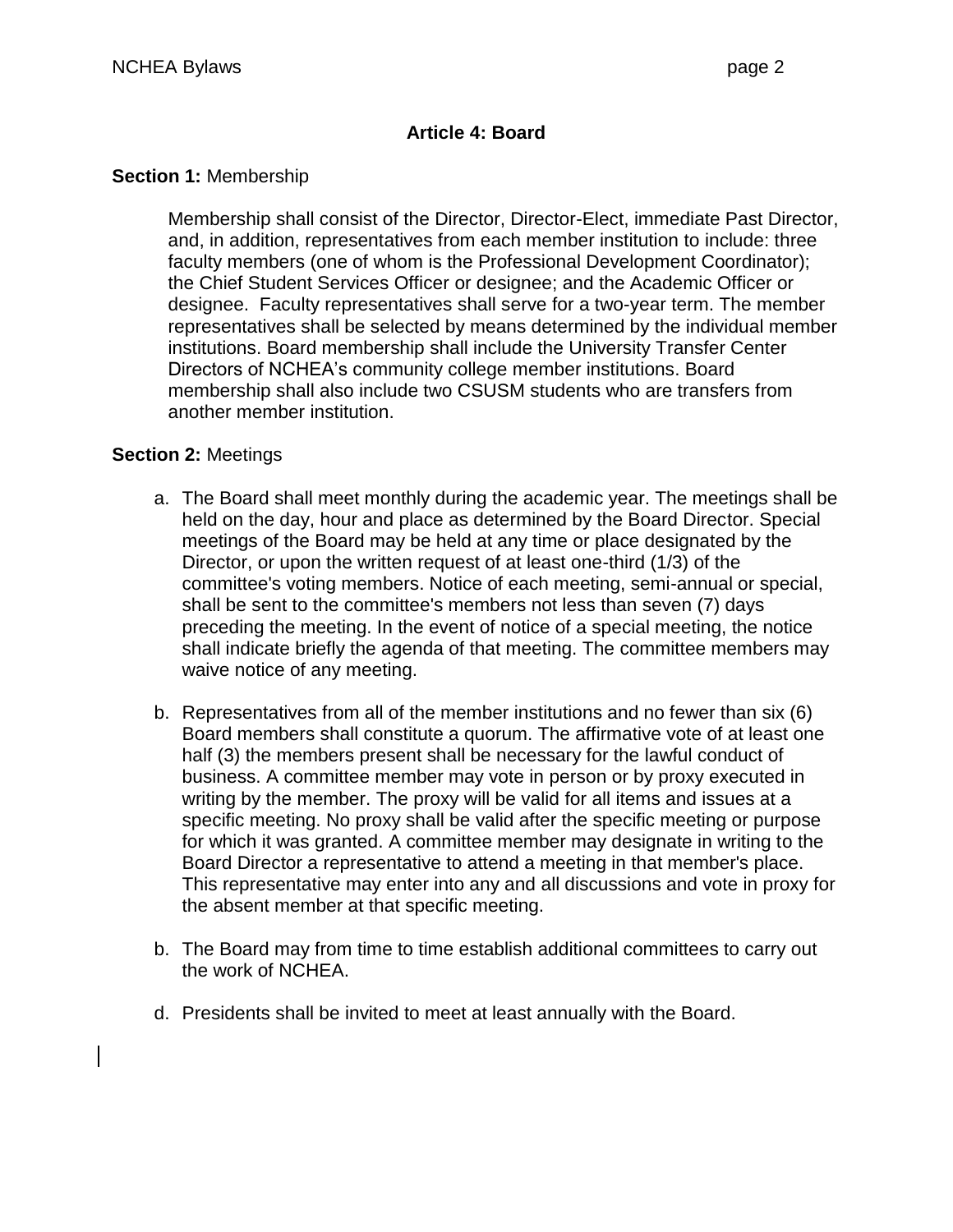# **Article 5: Powers and Duties of Officers**

## **Section 1: Director of the Board**

The Director of the Board shall preside at all meetings and shall do and perform such other duties as from time to time may be assigned to him or her by the Board.

The office of Board Director shall rotate among the member institutions in alphabetical order of the institutions' names. The Board representatives of each institution in conjunction with the institution's president shall determine the manner in which they select the member who is to serve as Director. The term of office shall be two (2) years and begins on July I and ends on June 30. In the event that the Board Director must resign before the end of his/her term, the hosting institution shall continue to be responsible for hosting NCHEA through the completion of the 2-year term, and must select a replacement Director.

The Director shall be responsible for the general, day-to-day management of the affairs of NCHEA. On behalf of NCHEA, he or she may encourage, solicit and accept gifts of both real, intangible, and personal property and money, collect revenues and make such expenditures as may be delegated to him or her by the Board.

## **Section 2:** Director-Elect of the Board

The Director-Elect shall be selected one year before the end of the existing Director's term of office and shall preside at all meetings of the Board in the absence of the Director and shall do and perform such other duties as from time to time may be assigned to him or her by the Board. He or she also shall perform the duties of the Director when the Director is ill, incapacitated, or absent from the area.

The office of Board Director-Elect shall rotate among the member institutions in alphabetical order of the institutions' names and shall be appointed by the institution whose name follows in alphabetical order that of the current Director's institution. The term of office shall be one (1) year.

# **Section 3:** Past Director of the Board

The Past Director shall be a voting member of the Board for one (1) year after his/her term of office as Director ends and will assist the Director as needed. During the year preceding the selection of the Director-Elect, the Past Director shall preside at all meetings of the Board in the absence of the Director and shall do and perform such other duties as from time to time may be assigned to him or her by the Board. He or she also shall perform the duties of the Director when the Director is ill, incapacitated, or absent from the area.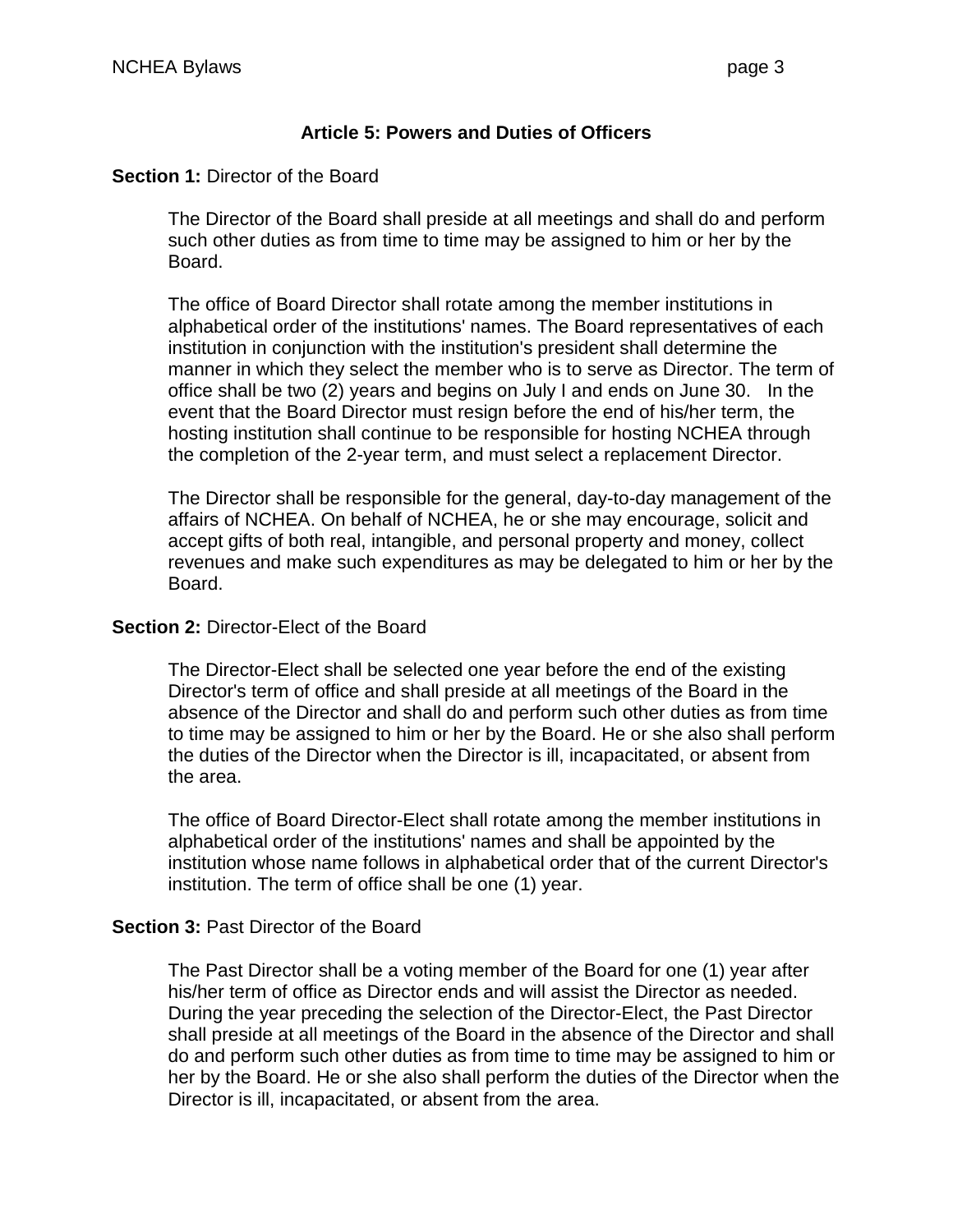# **Article 6: Fiscal Matters**

## **Section 1:** Fiscal Year

The fiscal year of the NCHEA shall begin on July I in each year.

## **Section 2:** Fiscal Agent

The Fiscal Agent shall be the CSUSM Foundation. Each member institution shall contribute \$7,500.00 or more annually. The Fiscal Agent shall have the prerogative of depositing NCHEA monies in the bank accounts for purpose of invoicing, processing purchase orders, receiving and transferring funds, making payments, and performing such other functions as are deemed necessary by the Board Director. The approval of the Board Director or of a designated staff member of the hosting institution shall be required to authorize any disbursement of funds. An annual report of the NCHEA accounts will be made at the annual meeting with the Presidents.

## **Section 3:** Overhead/Fees

NCHEA shall be authorized to collect overhead and charge fees for grants and contracts. Fees for seminars, workshops, conferences and other meetings may be charged to recover costs, defray overhead expenses and general revenue for the alliance.

#### **Section 4:** Budget Analyst

The hosting institution is responsible for selecting a staff member to support NCHEA. This individual must work closely with the Fiscal Agent (CSUSM Foundation), shall keep regular books of account and shall submit them, along with all other relevant records, to the Board for its examination and approval as often as it may require.

#### **Section 5:** Annual Dues

Annual dues are assessed at \$7500.00 per institution to underwrite the working expenses of NCHEA and are due and payable by October I upon submission of an invoice.

# **Section 6: Director's Compensation**

During the fall and spring semesters, the hosting institution which appoints the Director will provide no less than 10 hours per week or 25% assigned time to the Director. During the summer NCHEA will compensate the director with a \$3000.00 stipend. At the discretion of the Director, all or a portion of such funds may be used to support professional development activities (instructional software, books, conference travel, etc.) rather than being taken as a stipend.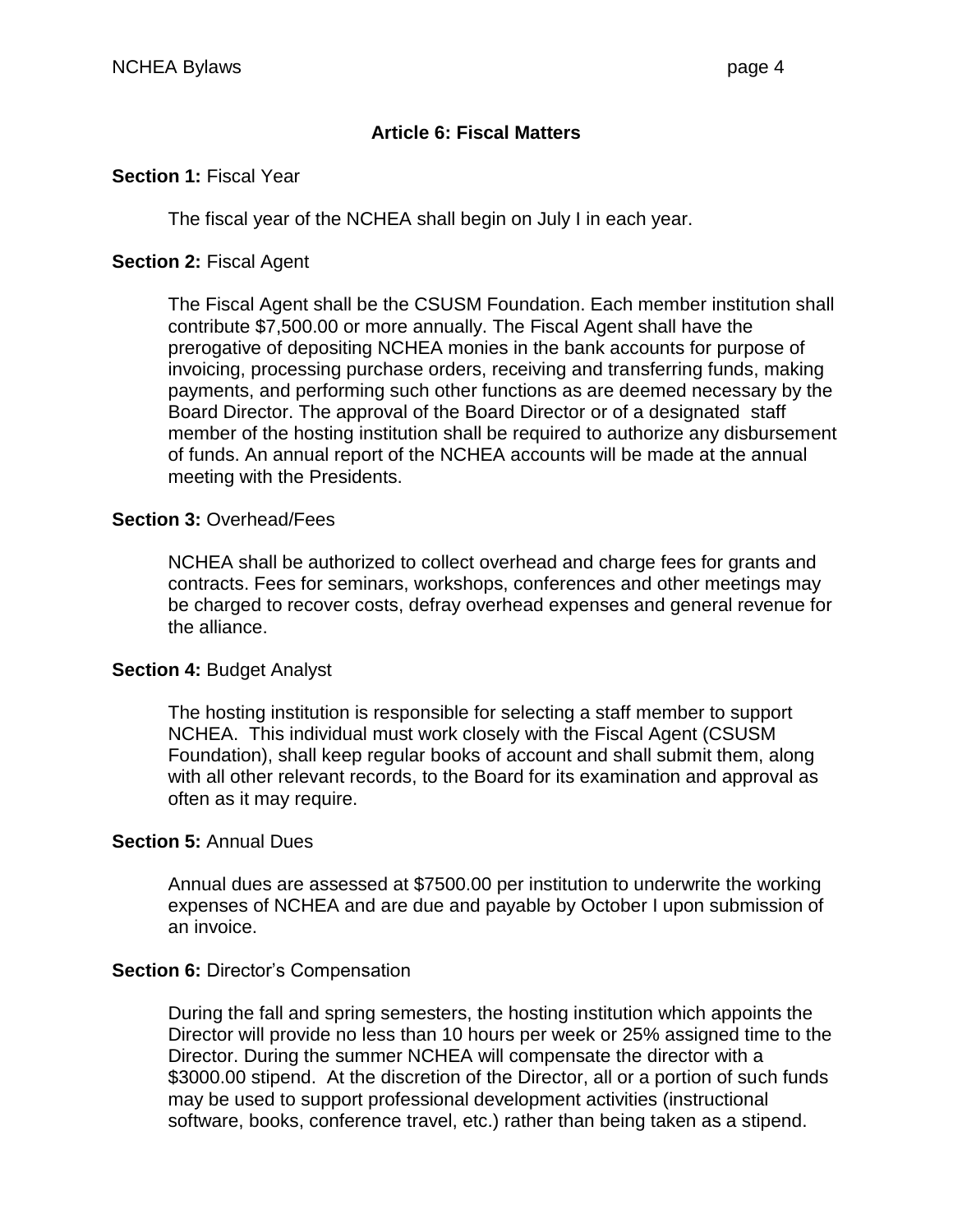However, total summer compensation shall not exceed \$3000. The Director may choose to share responsibilities and split that stipend with the Director-Elect the summer before the new Director's term.

To assist the Director in his/her leadership capacity, NCHEA will support up to \$1,200 of his/her travel to one professional conference each year that deals with higher education consortium leadership.

## **Section 7:** Student Board Members' Compensation

Student Board members will receive \$250.00 per semester for such tasks as warranted necessary by the Board. At the discretion of the student Board member, and in consultation with the Board Director, all or a portion of such funds may be used to support educationally-related expenses (books, tuition, parking fees, etc.) rather than being taken as a stipend. However, total compensation to each student Board member shall not exceed \$250 per semester, unless specifically approved in advance by the Board as compensation for the completion of additional jobs.

# **Article 7: Joint Grant Proposals**

The NCHEA Director shall act as a facilitator and coordinator for multi-campus grant proposals. The NCHEA Director shall also act as an initiator for consortium grants. NOTE: While NCHEA does not have authority to approve grant proposals for the campuses it may act as a co-sponsor or grant supporter. NCHEA does not have authority to commit funds nor in-kind expenditures from any account other than its own but may act in support of requests for joint funding.

- 1. Members of a grant proposal team wishing to develop a multi-campus proposal should contact their campus NCHEA representative, with copy to the NCHEA Director. The campus representative will then work through NCHEA, with the assistance of the Director, to identify the resources, policies, and procedures on the sister campuses that will help the preparers to complete the grant proposal; the NCHEA representative will also help the preparers to (a) notify affected members of the campuses and (b) obtain required signatures.
- 2. The NCHEA representative, Director, and other involved Board Members will complete these activities in a timely manner, sensitive to the typical urgency of the grant-writing process. (In other words, this effort will not be bound by the typical NCHEA meeting schedule, but interaction will take place almost immediately via telephone and/or email.)
- 3. Joint grant proposals seeking the support and/or co-sponsorship of the Alliance must ensure that the Director and, when feasible, NCHEA Board Members have adequate materials and at least one week for review and